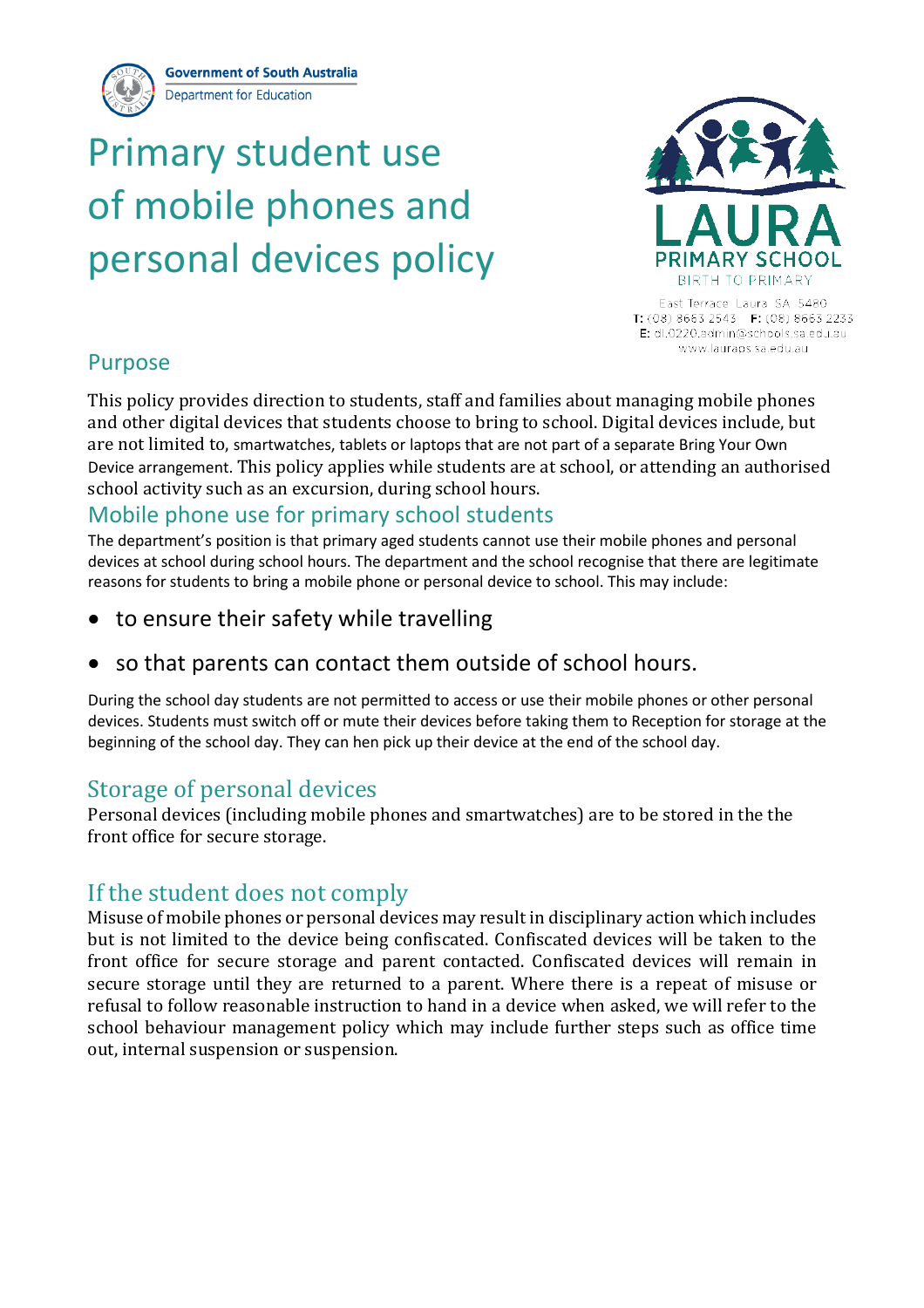



East Terrace Laura SA 5480 T: (08) 8663 2543 F: (08) 8663 2233 E: dl.0220.admin@schools.sa.edu.au www.lauraps.sa.edu.au-

## Roles and responsibilities

#### **Principal**

Make sure:

- this policy is clearly communicated and accessible to all students, staff, and families.
- there is a process for regular review of the policy.
- secure storage is provided for student personal devices that are handed in to school staff.
- processes are in place for monitoring internet and school network use by all members of the school community.

Enforce the policy and responses to instances of non-compliance.

Report and respond to incidents of inappropriate use of personal devices in line with department policy and procedures and any legislative requirements.

Consider requests for exemptions from the policy from parents on a case-by-case basis. Make sure that approved exemptions are documented and that relevant staff are informed about students' exemptions.

Model appropriate use of mobile phones and support families to understand the importance of promoting safe, responsible and respectful use of mobile phones to their children.

#### **School staff**

Deliver learning opportunities and maintain a safe and productive learning environment. Take steps to minimise distractions from the non-educational use of personal devices in the learning environment at times when a device is being used by a student in line with an approved exemption or in circumstances where students' devices are stored in the classroom. Respond to instances of non-compliance in line with the school's policy.

Report and respond to incidents of inappropriate use of personal devices in line with department policy and procedures and any legislative requirements.

Make sure that any student personal devices handed in for their care are stored in a secure location and are returned to the student (or their parent).

Model appropriate use of mobile phones and support families to understand the importance of promoting safe, responsible and respectful use of mobile phones to their children.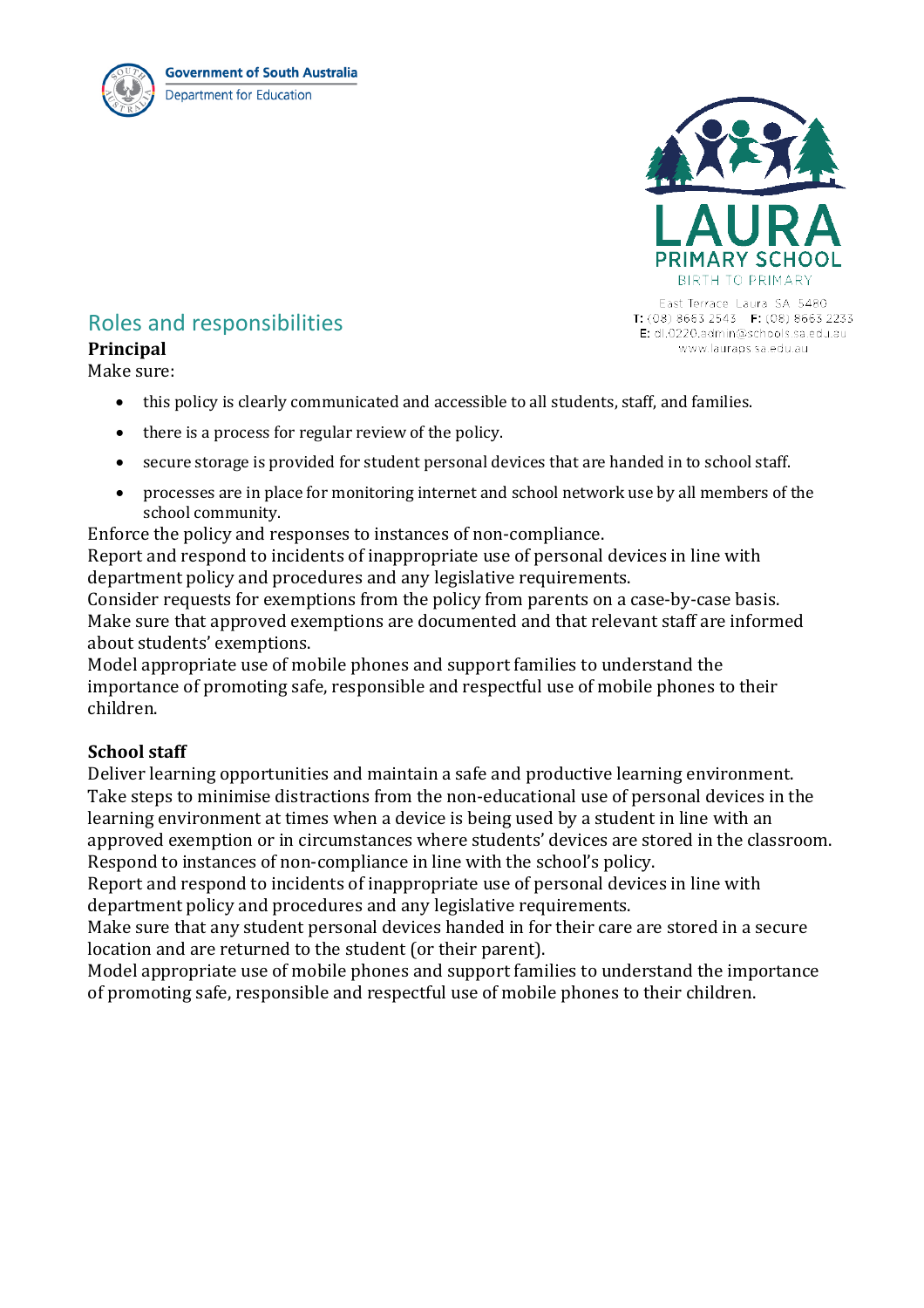



East Terrace Laura SA 5480 T:  $(08) 8663 2543$  F:  $(08) 8663 2233$ E: dl.0220.admin@schools.sa.edu.au www.lauraps.sa.edu.au

#### **Students**

Comply with the requirements of the school's policy and follow all reasonable directions from the Principal and school staff.

If permitted to use a mobile phone or personal device in line with an exemption under this policy, do so in a safe, responsible and respectful way and support peers to do the same. Communicate respectfully with others and do not use a mobile phone or other personal device to bully, harass or threaten another person.

Respect others' rights to privacy and do not take photos, film or audio records of other people without their knowledge or permission.

#### **Parents**

Support the implementation of the school's policy, including the consequences for noncompliance with the policy.

Use the school's formal communication channels in all instances to communicate with the school (including where a student requires early collection from school). Encourage their child to always report to a school staff member in the first instance if they become unwell or experience an issue at school.

Recognise the important role they play in supporting their child to use their mobile phone (or other personal device) in a safe, responsible and respectful way.

### Communication and review

Consultation has occurred with

- students through meeting with student leaders (SRC) to discuss and seek feedback on the policy.
- the broader community by invitation for feedback published in our school newsletter and with consultation with parent members of our Governing Council.

The policy is accessible via the school website [\(http://www.lauraps.sa.edu.au/\)](http://www.lauraps.sa.edu.au/) and be published to our SkoolBag App.

When it is time to review this policy, similar levels of consultation could be expected. This policy will be reviewed every 3 years.

## Supporting information

Other policies and procedures that may interact with the student use of mobile phones and personal devices policy may include:

- school behaviour code, behaviour support policy<br>• school anti-bullying policy
- school anti-bullying policy
- 

• ICT policies<br>These are accessible These are accessible on the Laura Birth to Year 7 School Website <http://www.lauraps.sa.edu.au/>